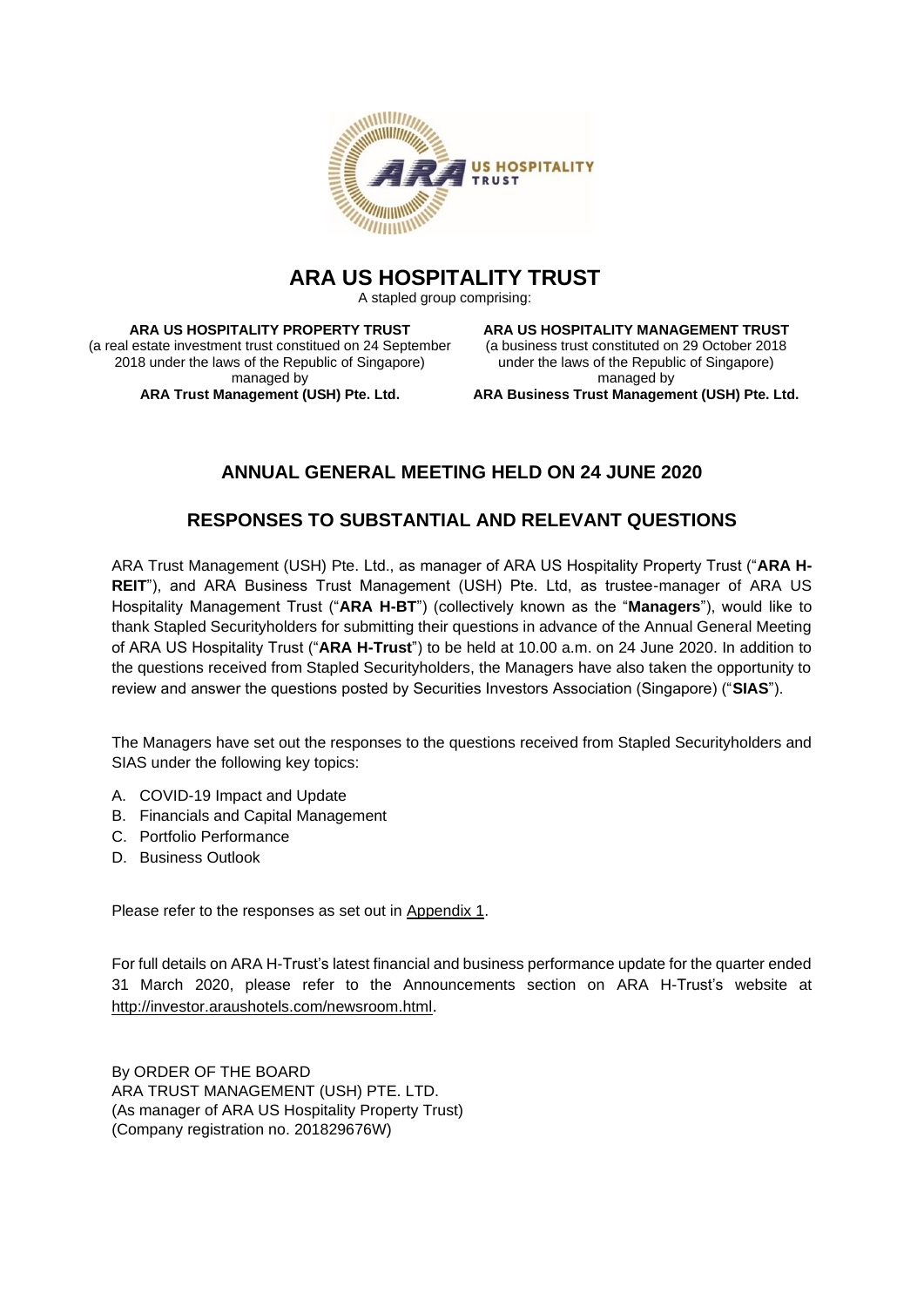ARA BUSINESS TRUST MANAGEMENT (USH) PTE. LTD. (As trustee-manager of ARA US Hospitality Management Trust) (Company registration no. 201829682G)

Lee Jin Yong Chief Executive Officer 24 June 2020

## **For enquiries, please contact:**

Low Ru Yan Investor Relations Manager Tel: +65 6601 9362 Email: [ruyanlow@ara-group.com](mailto:ruyanlow@ara-group.com)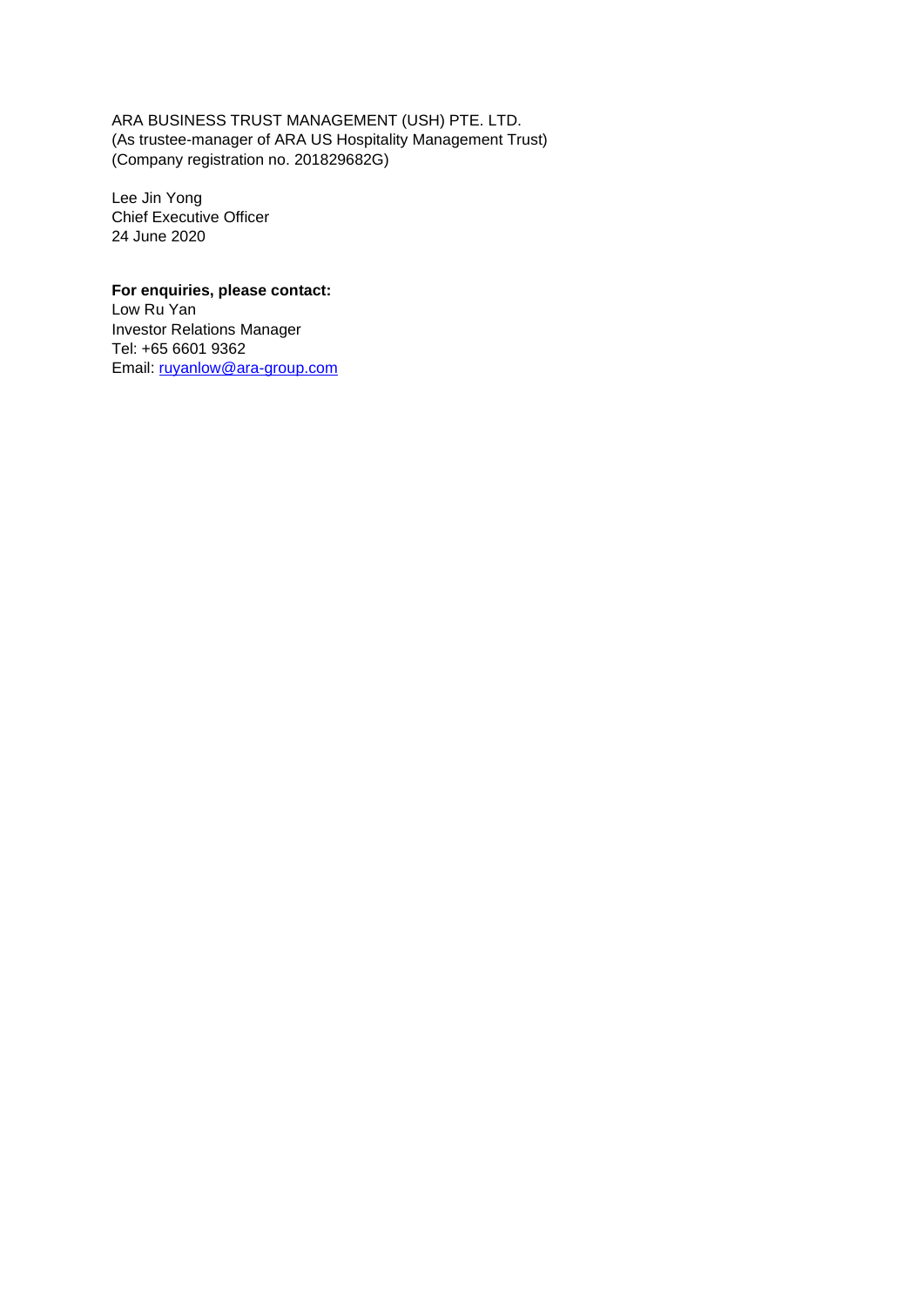#### **A. COVID-19 Impact and Update**

**1.** Some experts have said that the effects of COVID-19 on the tourism and hospitality sector will linger for some time to come. For example, flight and train passengers may now need to wear a mask, flights may no longer serve food, hotels may require more frequent disinfection, hotel buffets may be scrapped and complimentary hotel breakfast buffets may be a thing of the past. **(i) How is ARA US HT planning ahead to address the long-term ramifications and impact of COVID-19 on the tourism and hospitality sector? (ii) What are the foreseeable changes that you will be implementing in your lodging business going forward? Will you still continue to serve buffets at your hotels? What operational changes do you anticipate to make going forward? Responses** (i) The COVID-19 pandemic created unprecedented challenges to the entire hospitality industry as occupancies declined drastically from travel restrictions, closures of non-essential businesses and states lockdown across the U.S. As such, industry participants have had to reexamine cost-benefits of services and amenities to determine what is important for guests and the key differentiators. The long-term ramifications and impact of COVID-19 for the hotel industry are expected around three main themes: a. Cleanliness and hygiene b. Contactless or minimum contact during guest stays c. App-based interactions and usage Cleanliness and hygiene – Hotel rooms have already been places considered to be clean. Additional measures advocated by the industry (AHLA) and the brands (Marriott, Hyatt) will be around the use of hospital grade disinfectants and improved cleaning protocols developed in accordance with Centers for Disease Control and Prevention (CDC) guidelines and consultation of health and cleaning experts. Thorough cleaning processes may decrease labor productivity as cleaning times per room may increase. All of our hotels and property managers are following the latest protocols and guidelines. Contactless or minimum contact stays – Guests will start seeking less human-to-human interactions when checking-in and out of hotels, using room keys, and having hotel employees enter hotel rooms. We are working with the brands to improve the user-friendliness and functionality of smartphone applications, upgrading our door lock systems to RFID key systems so guest can open their doors with their own smartphones, and getting menus and hotel information digitized. Housekeepers will not enter guestrooms daily during stayovers unless specifically requested by the guest. Minimal service for stayovers will help offset the decreased productivity in cleaning. App-based interaction and usage – We anticipate guests will not want to handle paper or laminated directories, menus, etc. and will utilize their smartphone applications more. Everything from communicating with the front desk, ordering services, or streaming content on the hotel television will require higher internet speed and capacity. In preparation for these trends, we have been investing in upgrading the internet infrastructure in our hotels and have upgraded all television sets to allow for streaming. (ii) The hotel business will become more streamlined going forward. With the harsh impact of COVID-19, both owners and operators had to re-examine the business model of operating hotels. Many full-service hotels started operating like select-service hotels after realizing how unprofitable food and beverage (F&B) and other amenities and services offered were. Hotels will focus on room rentals and begin

paring back other amenities and services until they can be financially justified. As previously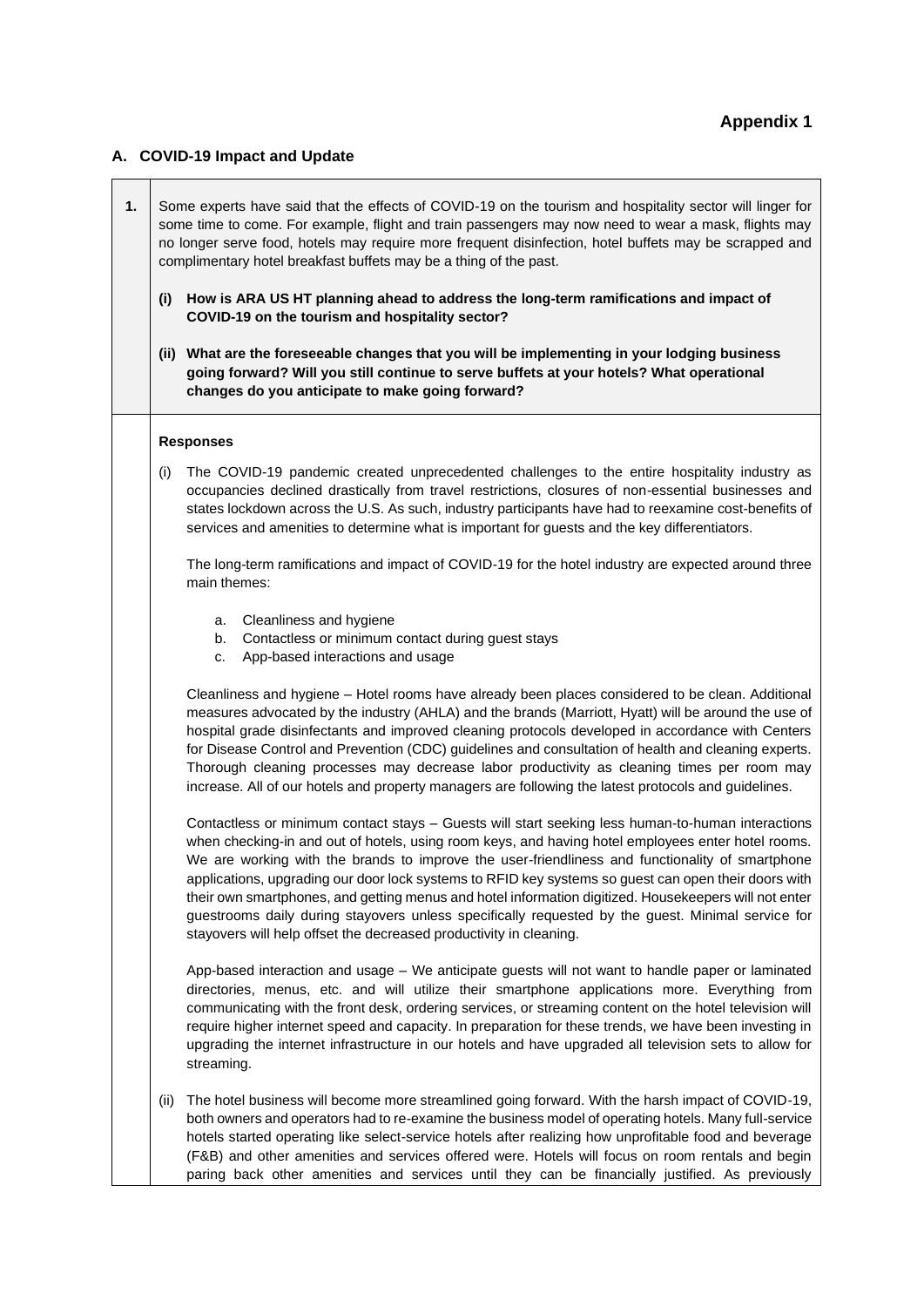mentioned, cleanliness, guest-initiated contact, and up-to-date technology are expected to be valued most by travelers in a post-COVID-19 environment.

With respect to F&B, buffet service has traditionally been a labor-efficient method of providing F&B to large volumes of customers. However, buffet service's greatest challenge is the potential crosscontamination for multiple people handling common utensils. Nevertheless, complimentary breakfast is a key component to the value proposition in select-service hotels. In our hotels, we have moved to a complimentary pre-packaged breakfast box. As business volumes increase, and when group business eventually returns, we plan to offer spreads of individually wrapped or packaged items that do not require common utensils. In order to augment the food & beverage offerings, we will provide for-purchase items for guests who desire additional options.

**2.** The Stapled group was listed on SGX-ST on 9 May 2019, raising total gross proceeds of US\$498 million. The Stapled group positions itself as a pure-play U.S. hospitality portfolio with a focus on premium, upscale select-service hotels.

Further to the publication of the annual report, the stapled group has announced a business and operational update for 1Q2020 on 8 May 2020 and an investor presentation on 3 June 2020.

In 1Q 2020, the average occupancy rate for the portfolio slipped to 54.8% as a result of the COVID-19 outbreak. Gross revenue was US\$31.7 million and net property income was 68% lower than the IPO forecast, at US\$3.6 million. In particular, in March 2020, the occupancy rate for the portfolio was 38%. The stapled group has cash balance of US\$22.0 million as at 31 March 2020.

As shown in the investor presentation, the months of April and May were particularly affected by the pandemic. Weekly RevPAR dropped as much as 84% on a year-on-year basis.



- **(i)** Further to the COVID-19 outbreak, there have been protests in major cities which started in the last week of May 2020. **Have the hotels and the stapled group's operations been affected?**
- **(ii) Is the extended-stay segment more resilient in the current climate?**
- **(iii) With a cash balance of US\$22 million as at 31 March 2020, does the stapled group have sufficient working capital to tide it over this extremely challenging period?**
- **(iv) What assistance (financial and non-financial) have the franchisors given to the stapled group?**
- **(v) Has the stapled group reviewed the financial status of its third-party hotel managers (Aimbridge Hospitality and Concord Hospitality)? How are the stakeholders working together during this challenging period?**

#### **Responses**

(i) There has been minimal impact from the protests following the police killing of George Floyd on the Trust's hotels and operations. The only impact to any of our hotels was some broken windows on the ground floor of our AC Hotel North Hills in Raleigh, which were rectified quickly. None of our guests or staff were impacted and the hotel operations remained as per normal. The Managers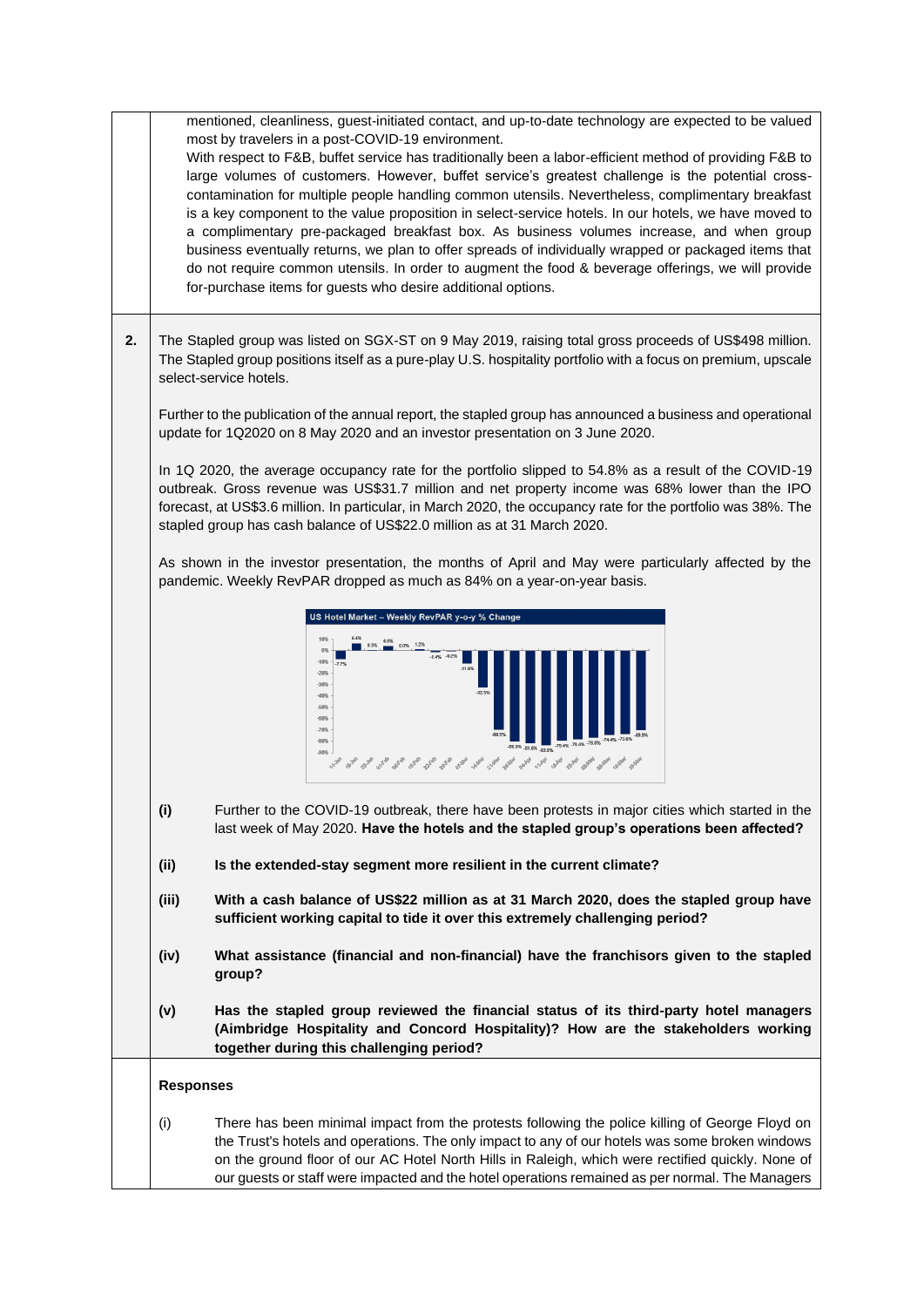|    |                                                                                                                                                                                                                                                                                                                                                                                                                                                                                                                                                                                                                                                                                                         | and the team on the ground will continue to monitor the situation closely, but the protests have<br>returned to being peaceful.                                                                                                                                                                                                                                                                                                                                                                                                                                                                                                                                                                                              |  |  |
|----|---------------------------------------------------------------------------------------------------------------------------------------------------------------------------------------------------------------------------------------------------------------------------------------------------------------------------------------------------------------------------------------------------------------------------------------------------------------------------------------------------------------------------------------------------------------------------------------------------------------------------------------------------------------------------------------------------------|------------------------------------------------------------------------------------------------------------------------------------------------------------------------------------------------------------------------------------------------------------------------------------------------------------------------------------------------------------------------------------------------------------------------------------------------------------------------------------------------------------------------------------------------------------------------------------------------------------------------------------------------------------------------------------------------------------------------------|--|--|
|    | (ii)                                                                                                                                                                                                                                                                                                                                                                                                                                                                                                                                                                                                                                                                                                    | The extended-stay hotels have rooms designed and equipped with apartment-style kitchenettes,<br>separate living rooms and spacious bedrooms that provide a comfortable and residential<br>environment. These apartment-style rooms with kitchenettes appeal to leisure road travellers and<br>families, as well as essential workers such as healthcare, first responders, government or logistics<br>staff who require temporary accommodation in the course of their work. This is evidenced by the<br>higher occupancy rates of our Hyatt House and Residence Inn hotels during the month of May;<br>occupancy levels for the extended stay hotels were on average 5 percentage points higher than<br>Hyatt Place hotels. |  |  |
|    | (iii)                                                                                                                                                                                                                                                                                                                                                                                                                                                                                                                                                                                                                                                                                                   | Since the start of the COVID-19 pandemic in US, the Managers had proactively undertaken cost<br>mitigation and capital preservation measures and engaging our Singapore-based relationship<br>banks to safeguard Stapled Securityholders' interests. Some of these cash flow conservation<br>measures include temporary closure of hotels, reduction in labour cost hours and staffing, closure<br>of certain facilities and amenities, and postponement of non-essential capital expenditures. With<br>the prudent approach undertaken, the Managers believe that there is sufficient working capital on<br>hand to navigate through these extremely challenging times.                                                     |  |  |
|    | (iv)                                                                                                                                                                                                                                                                                                                                                                                                                                                                                                                                                                                                                                                                                                    | The Hotel Franchisors have fee structures that are tied to a percentage of rooms revenue. Due to<br>the low occupancy conditions during the Covid-19 pandemic, franchise fees have naturally<br>decreased. Given the harsh economic conditions, the Franchisors have deferred property<br>improvement plan (PIP) requirements for one year, as well as suspending brand audits, which<br>enable the Managers to preserve capital and mitigate costs during this trying period.                                                                                                                                                                                                                                               |  |  |
|    | (v)                                                                                                                                                                                                                                                                                                                                                                                                                                                                                                                                                                                                                                                                                                     | Both Aimbridge Hospitality and Concord Hospitality are financially stable (both companies are<br>private and have substantial backing by investors) and remain committed to the day-to-day<br>management of our hotels. The Managers have also been working closely with both teams via<br>weekly conference calls to plan and execute the action plans to mitigate the impact from COVID-<br>19 as well as establish hotel deep-cleaning, cleanliness programmes and procedures for the re-<br>opening of hotels moving forward.                                                                                                                                                                                            |  |  |
| 3. |                                                                                                                                                                                                                                                                                                                                                                                                                                                                                                                                                                                                                                                                                                         | Can the Trust estimate the financial impact of COVID-19 on FY2020's distributable income?                                                                                                                                                                                                                                                                                                                                                                                                                                                                                                                                                                                                                                    |  |  |
|    | Response                                                                                                                                                                                                                                                                                                                                                                                                                                                                                                                                                                                                                                                                                                |                                                                                                                                                                                                                                                                                                                                                                                                                                                                                                                                                                                                                                                                                                                              |  |  |
|    | The Managers will not be able to ascertain the financial impact of COVID-19 on the distributable income<br>for FY2020 at this juncture as it is uncertain how long this crisis will last or how fast or slow the recovery<br>will be. However, the Managers believe that the unprecedented and detrimental impact of the COVID-19<br>pandemic on both the U.S. economy and hospitality industry will adversely affect the performance of ARA<br>H-Trust in FY2020.                                                                                                                                                                                                                                      |                                                                                                                                                                                                                                                                                                                                                                                                                                                                                                                                                                                                                                                                                                                              |  |  |
| 4. | Please provide some information on actions taken to address the impact of COVID-19 on the<br>hospitality business.                                                                                                                                                                                                                                                                                                                                                                                                                                                                                                                                                                                      |                                                                                                                                                                                                                                                                                                                                                                                                                                                                                                                                                                                                                                                                                                                              |  |  |
|    | <b>Response</b>                                                                                                                                                                                                                                                                                                                                                                                                                                                                                                                                                                                                                                                                                         |                                                                                                                                                                                                                                                                                                                                                                                                                                                                                                                                                                                                                                                                                                                              |  |  |
|    | Since the start of the COVID-19 pandemic in U.S., our team on the ground has been actively identifying all<br>sales opportunities to ramp up occupancies as well as planning for/working towards resumption of<br>operations at the closed hotels. The Managers had also proactively undertaken cost mitigation and capital<br>preservation measures and engaging our Singapore-based relationship banks to safeguard Stapled<br>Securityholders' interests. Some of these cash flow conservation measures include temporary closure of<br>hotels, reduction in labour cost hours and staffing, closure of certain facilities and amenities, and<br>postponement of non-essential capital expenditures. |                                                                                                                                                                                                                                                                                                                                                                                                                                                                                                                                                                                                                                                                                                                              |  |  |
|    | This will be further covered and explained in the Annual General Meeting presentation dated 24 June 2020.                                                                                                                                                                                                                                                                                                                                                                                                                                                                                                                                                                                               |                                                                                                                                                                                                                                                                                                                                                                                                                                                                                                                                                                                                                                                                                                                              |  |  |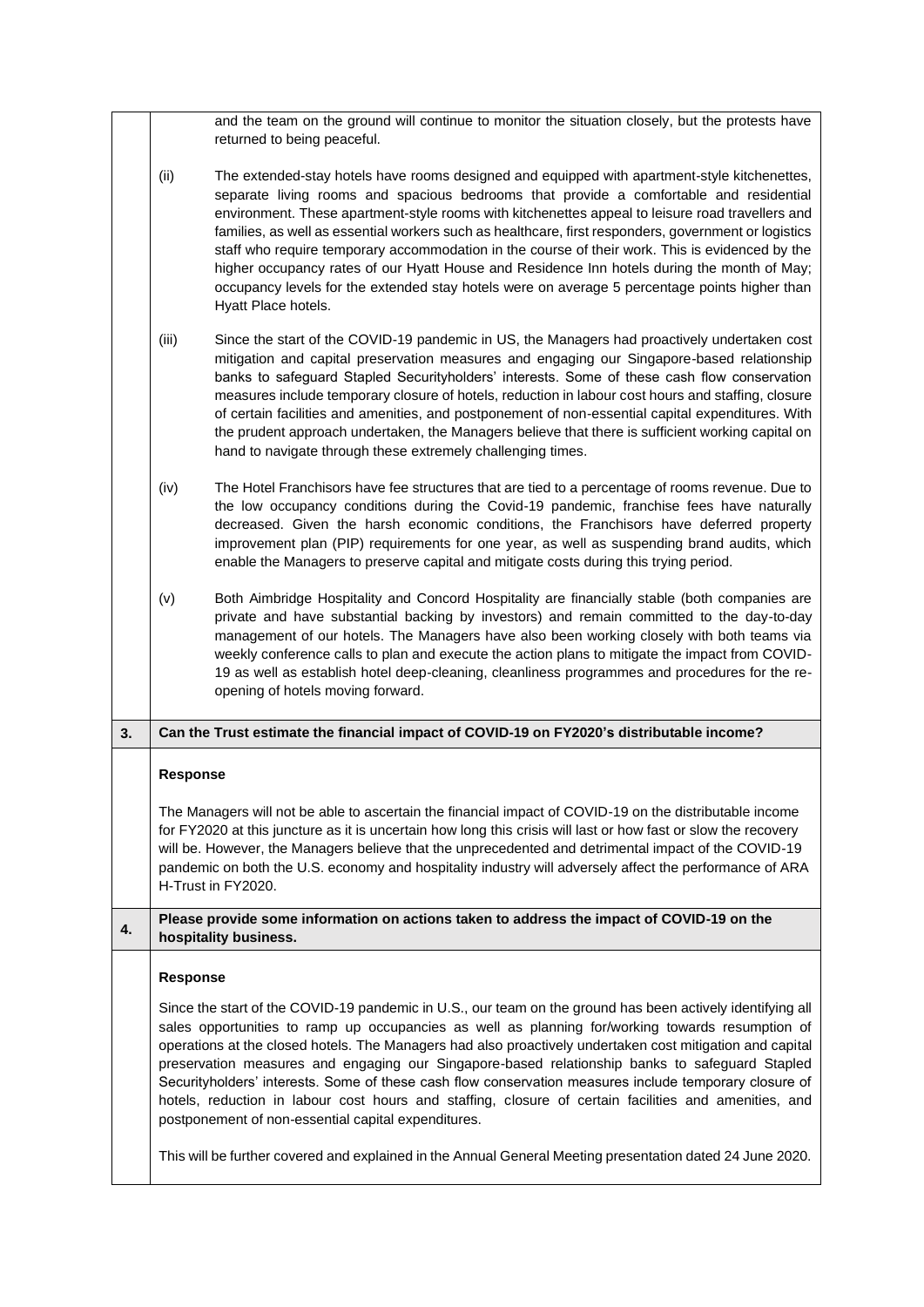## **B. Financials and Capital Management**

| 5.                                                                                                                                                                                                              | Does the Trust intend to do any equity fund raising via rights issue or private placement in 2020?                                                                                                                                                                                                                                                                                                                                                                                                                                                                                                                                                                                                                                                                                                                                    |  |                                                                                                                                                                                                 |                            |               |  |
|-----------------------------------------------------------------------------------------------------------------------------------------------------------------------------------------------------------------|---------------------------------------------------------------------------------------------------------------------------------------------------------------------------------------------------------------------------------------------------------------------------------------------------------------------------------------------------------------------------------------------------------------------------------------------------------------------------------------------------------------------------------------------------------------------------------------------------------------------------------------------------------------------------------------------------------------------------------------------------------------------------------------------------------------------------------------|--|-------------------------------------------------------------------------------------------------------------------------------------------------------------------------------------------------|----------------------------|---------------|--|
|                                                                                                                                                                                                                 | <b>Response</b>                                                                                                                                                                                                                                                                                                                                                                                                                                                                                                                                                                                                                                                                                                                                                                                                                       |  |                                                                                                                                                                                                 |                            |               |  |
|                                                                                                                                                                                                                 | ARA H-Trust has sufficient working capital and liquidity at present to meet its current requirements.<br>Nevertheless, the Managers will continue to assess if there is a need to strengthen ARA H-Trust's capital<br>position, in the event of unanticipated changes or challenges during these unprecedented times. The<br>Managers will also continue to look out for acquisition opportunities which would enhance ARA H-Trust's<br>portfolio and yield long-term benefits to Stapled Securityholders.<br>In the event that the Managers determine it to be in the best interests of ARA H-Trust and its Stapled<br>Securityholders to conduct an equity fund raising exercise, the Managers will make timely announcements<br>to keep Stapled Securityholders updated and/or seek Stapled Securityholders' approval as required. |  |                                                                                                                                                                                                 |                            |               |  |
|                                                                                                                                                                                                                 |                                                                                                                                                                                                                                                                                                                                                                                                                                                                                                                                                                                                                                                                                                                                                                                                                                       |  |                                                                                                                                                                                                 |                            |               |  |
| 6.                                                                                                                                                                                                              | In addition, the Stapled group's net asset value per stapled security has slipped from US\$0.87 as at 31<br>December 2019 to US\$0.80 as at 31 March 2020.                                                                                                                                                                                                                                                                                                                                                                                                                                                                                                                                                                                                                                                                            |  |                                                                                                                                                                                                 |                            |               |  |
|                                                                                                                                                                                                                 |                                                                                                                                                                                                                                                                                                                                                                                                                                                                                                                                                                                                                                                                                                                                                                                                                                       |  |                                                                                                                                                                                                 | As at                      | As at         |  |
|                                                                                                                                                                                                                 |                                                                                                                                                                                                                                                                                                                                                                                                                                                                                                                                                                                                                                                                                                                                                                                                                                       |  |                                                                                                                                                                                                 | 31 Mar 2020                | 31 Dec 2019   |  |
|                                                                                                                                                                                                                 |                                                                                                                                                                                                                                                                                                                                                                                                                                                                                                                                                                                                                                                                                                                                                                                                                                       |  | NAV per Stapled Security<br>Cash Balance                                                                                                                                                        | US\$0.801<br>US\$22.0 mil  | US\$0.87      |  |
|                                                                                                                                                                                                                 |                                                                                                                                                                                                                                                                                                                                                                                                                                                                                                                                                                                                                                                                                                                                                                                                                                       |  |                                                                                                                                                                                                 |                            | US\$45.2 mil  |  |
|                                                                                                                                                                                                                 |                                                                                                                                                                                                                                                                                                                                                                                                                                                                                                                                                                                                                                                                                                                                                                                                                                       |  | <b>Total Debt Outstanding</b>                                                                                                                                                                   | US\$337.2 mil <sup>2</sup> | US\$243.7 mil |  |
|                                                                                                                                                                                                                 |                                                                                                                                                                                                                                                                                                                                                                                                                                                                                                                                                                                                                                                                                                                                                                                                                                       |  | Aggregate Leverage Ratio                                                                                                                                                                        | 41.0%                      | 32.1%         |  |
|                                                                                                                                                                                                                 |                                                                                                                                                                                                                                                                                                                                                                                                                                                                                                                                                                                                                                                                                                                                                                                                                                       |  | Weighted Average Debt Maturity                                                                                                                                                                  | 3.8 years                  | 4.4 years     |  |
|                                                                                                                                                                                                                 |                                                                                                                                                                                                                                                                                                                                                                                                                                                                                                                                                                                                                                                                                                                                                                                                                                       |  | Average Cost of Debt (p.a.)                                                                                                                                                                     | 3.8%                       | 3.9%          |  |
|                                                                                                                                                                                                                 |                                                                                                                                                                                                                                                                                                                                                                                                                                                                                                                                                                                                                                                                                                                                                                                                                                       |  | Interest Coverage Ratio                                                                                                                                                                         | 3.4X                       | 4.5X          |  |
|                                                                                                                                                                                                                 | from the mark-to-market of interest rate swaps. At the IPO, the net asset value per stapled<br>security was US\$0.86.<br>(ii)<br>With the aggregate leverage ratio at 41%, how much headroom is there to support any<br>further growth?                                                                                                                                                                                                                                                                                                                                                                                                                                                                                                                                                                                               |  |                                                                                                                                                                                                 |                            |               |  |
|                                                                                                                                                                                                                 | (iii)<br>How does the increase in aggregate leverage limit for REITs to 50% affect the stapled<br>group? Has the board set any internal limits for ARA H-REIT and/or ARA H-BT?                                                                                                                                                                                                                                                                                                                                                                                                                                                                                                                                                                                                                                                        |  |                                                                                                                                                                                                 |                            |               |  |
|                                                                                                                                                                                                                 | <b>Responses</b><br>The decrease in NAV per stapled security to US\$0.80 as at 31 March 2020 was mainly attributable<br>(i)<br>to:<br>the payment in March 2020 of the stapled group's first distribution of US\$0.04206 per stapled<br>a.<br>security in respect of the period from listing date to 31 December 2019. The cash distribution<br>included income distribution of US\$0.01529 per stapled security and capital distribution of<br>US\$0.02677 per stapled security; and                                                                                                                                                                                                                                                                                                                                                 |  |                                                                                                                                                                                                 |                            |               |  |
|                                                                                                                                                                                                                 |                                                                                                                                                                                                                                                                                                                                                                                                                                                                                                                                                                                                                                                                                                                                                                                                                                       |  |                                                                                                                                                                                                 |                            |               |  |
|                                                                                                                                                                                                                 |                                                                                                                                                                                                                                                                                                                                                                                                                                                                                                                                                                                                                                                                                                                                                                                                                                       |  |                                                                                                                                                                                                 |                            |               |  |
| an increase in derivative financial liabilities as a result of the mark-to-market of interest rate<br>b.<br>swaps, which contributed to a US\$0.028 decrease in NAV per stapled security.                       |                                                                                                                                                                                                                                                                                                                                                                                                                                                                                                                                                                                                                                                                                                                                                                                                                                       |  |                                                                                                                                                                                                 |                            |               |  |
| Based on an aggregate leverage ratio of 41% as at 31 March 2020 and the regulatory aggregate<br>(ii)<br>leverage limit of 50%, the debt headroom to support further growth is approximately US\$145<br>million. |                                                                                                                                                                                                                                                                                                                                                                                                                                                                                                                                                                                                                                                                                                                                                                                                                                       |  |                                                                                                                                                                                                 |                            |               |  |
|                                                                                                                                                                                                                 | (iii)                                                                                                                                                                                                                                                                                                                                                                                                                                                                                                                                                                                                                                                                                                                                                                                                                                 |  | The Managers view the increase in aggregate leverage limit from 45% to 50% positively as it<br>provides greater flexibility to manage capital structure and obtain more debt if necessary, amid |                            |               |  |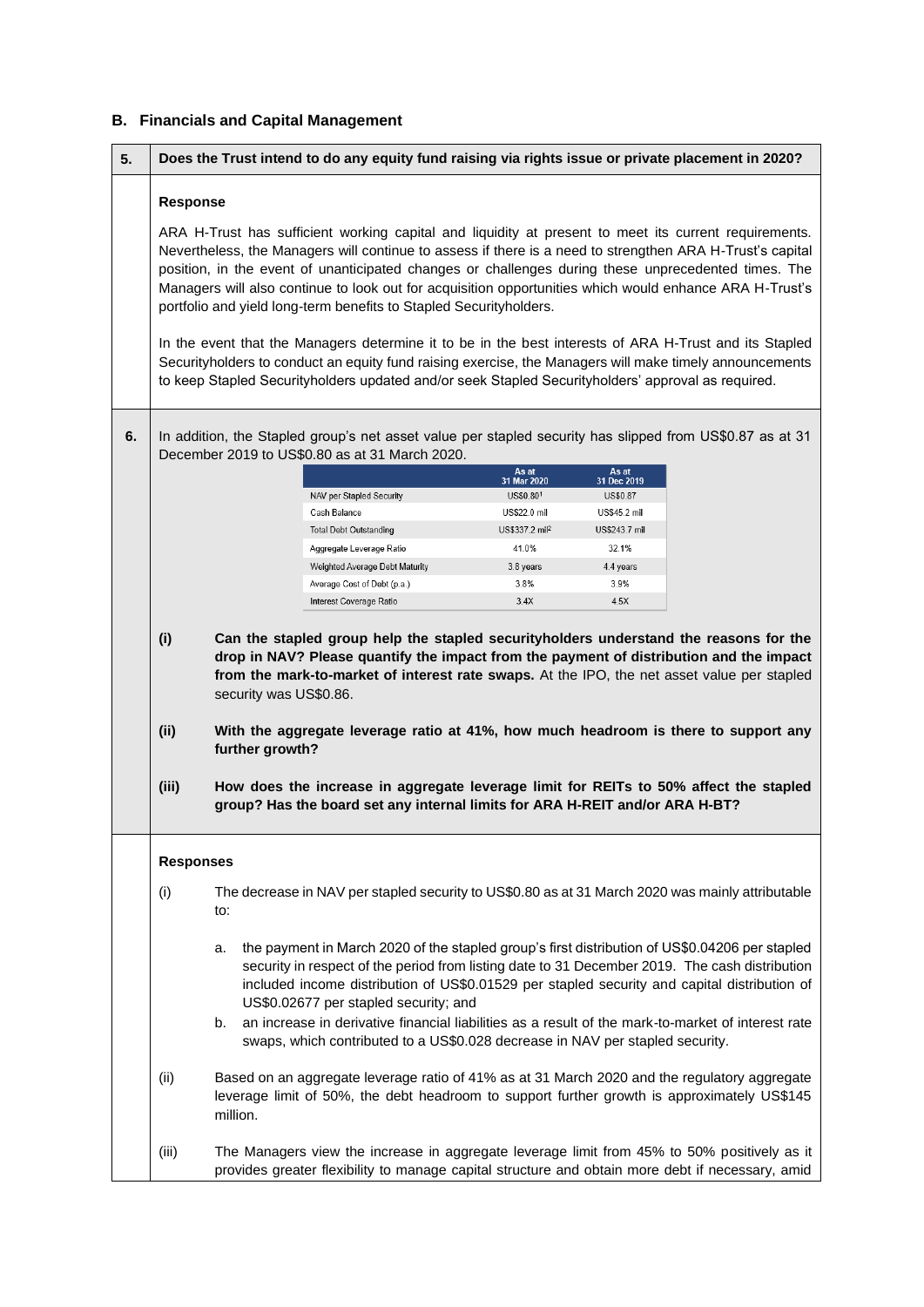the challenging operating environment due to the COVID-19 pandemic. The increase in the leverage limit also allows the Managers to be more competitive in the U.S. real estate market where market participants typically utilize higher leverage levels.

Notwithstanding the above, the Board is comfortable with the aggregate leverage of the stapled group remaining below 45% and intends to continue its prudent approach towards capital management.

**7. Is it still viable for the trust to pay out its distribution in future, especially now its hotels are hardly making any profits? Does it have to pay out from its capital?**

**Will the trust be cutting dividends for the rest of 2020? What about 2021?**

#### **Response**

ARA H-Trust adopts a distribution policy which aims to distribute 100% of the Trust's distributable income for FY2020 and at least 90% of distributable income thereafter, with the actual level of distribution to be determined at the Managers' discretion, on a semi-annual basis. The Managers will need to review the financial results of the respective financial periods to determine the actual level of distribution.

### **C. Portfolio's Performance**

**8.** ARA US Hospitality Trust distribution has not met IPO forecast figures (except for the quarter after it was listed) since it was listed in 2019. Its unit price has also declined more than 50% to current level of USD 40 cents. Its NAV has dropped from USD 88 cents to current USD 80 cents. If this trend continues, its NAV will keep decreasing every year and there is no visibility how long it will get. If its NAV keeps dropping, this may affect its unit price which will get lower and lower, and this is detrimental to shareholders/units holders interests.

**What and how can the management do to ensure that shareholders/units holders interests are safeguarded?**

#### **Response**

The portfolio's performance in FY2019 was mainly affected by natural and market disruption forces ranging from Hurricane Dorian, the General Motors strike and increased new supply in the various markets. The Managers had rolled out various proactive initiatives and active asset management strategies to counterbalance these impacts and improve hotel competitiveness and performance. (These are further outlined and detailed in our presentation.)

The dip in the stapled security price since March 2020 coincided with the start of the COVID-19 pandemic in the U.S. which has affected nearly all industries, and in particular, the travel and hospitality sectors. Since the occurrence of the COVID-19 pandemic, the Managers have regularly updated our Stapled Securityholders on the situation and initiatives undertaken which include comprehensive cost reduction measures, temporary suspension of certain hotel operations to preserve cash, and actively engaging our Singapore-based relationship banks. Our team on the ground has also been actively identifying all sales opportunities as well as planning for/working towards resumption of operations at the closed hotels. The Managers remain committed and focused to safeguard the Stapled Securityholders' interest by protecting and preserving the portfolio's performance and maintaining a prudent capital structure.

The Managers are confident that post COVID-19 pandemic, our active asset management initiatives will improve the returns from the properties and deliver stable distributions to our Stapled Securityholders and long-term growth in NAV. Therefore, NAV and stapled security price will recover from current pandemicimpacted conditions. Real estate is a cyclical business and valuations and share prices eventually recover following economic dislocations.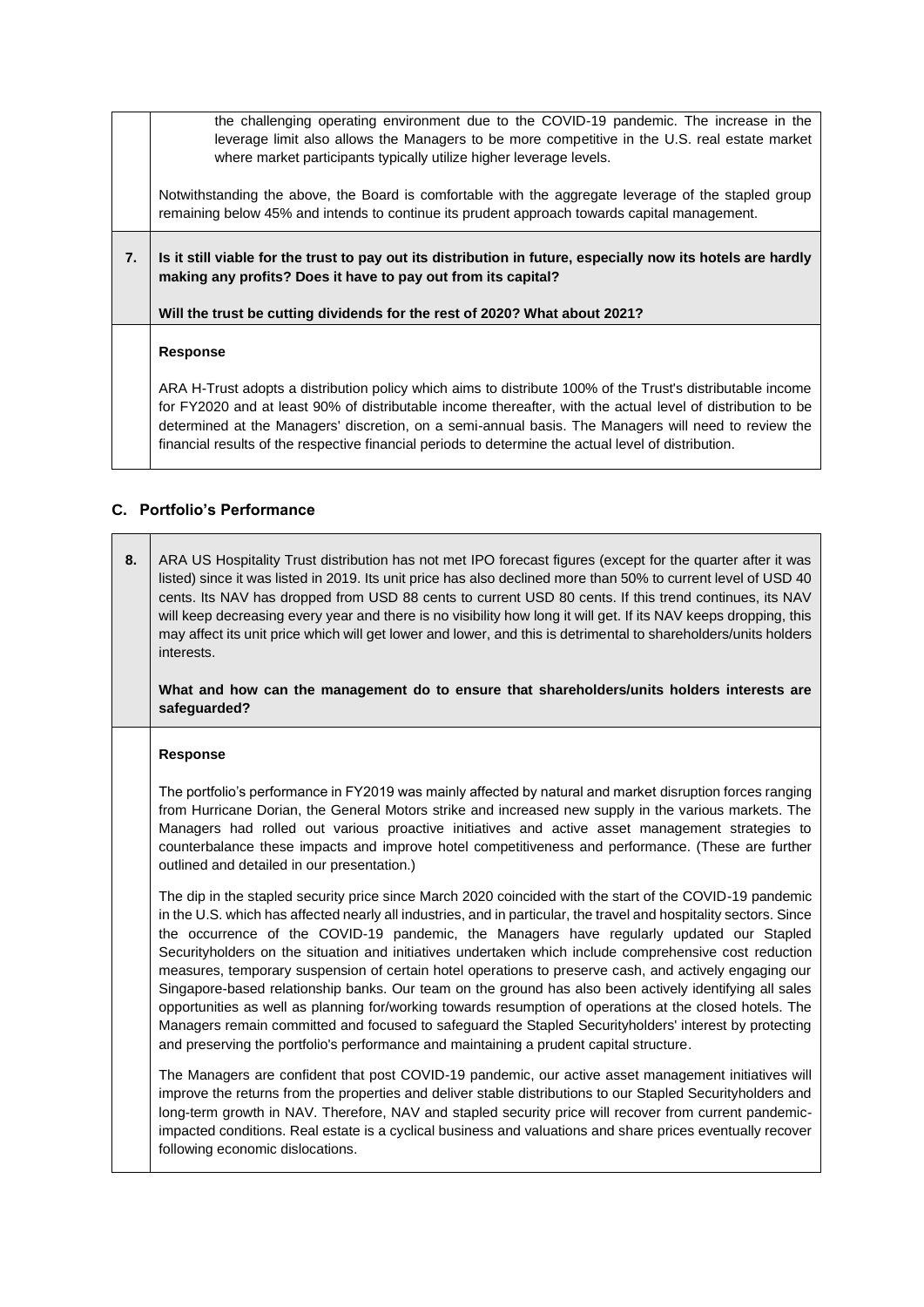| 9. | The Stapled group achieved an occupancy rate of 77.0% for the period from 9 May 2019 to 31 December<br>2019 (before the pandemic). |                                                                                                   |           |               |                                                                                                                                                                                                                                                                                                                                                                                                                                                                                                                                                                                                                                                                                                                                                                                                                                                                                                                                                                                                                                                                                                          |
|----|------------------------------------------------------------------------------------------------------------------------------------|---------------------------------------------------------------------------------------------------|-----------|---------------|----------------------------------------------------------------------------------------------------------------------------------------------------------------------------------------------------------------------------------------------------------------------------------------------------------------------------------------------------------------------------------------------------------------------------------------------------------------------------------------------------------------------------------------------------------------------------------------------------------------------------------------------------------------------------------------------------------------------------------------------------------------------------------------------------------------------------------------------------------------------------------------------------------------------------------------------------------------------------------------------------------------------------------------------------------------------------------------------------------|
|    |                                                                                                                                    | Portfolio VS U.S. Lodging Industry Performance in 2019                                            |           |               |                                                                                                                                                                                                                                                                                                                                                                                                                                                                                                                                                                                                                                                                                                                                                                                                                                                                                                                                                                                                                                                                                                          |
|    |                                                                                                                                    |                                                                                                   | Occupancy | <b>RevPAR</b> | <b>RevPAR Index</b>                                                                                                                                                                                                                                                                                                                                                                                                                                                                                                                                                                                                                                                                                                                                                                                                                                                                                                                                                                                                                                                                                      |
|    |                                                                                                                                    | ARA H-Trust Portfolio <sup>1</sup>                                                                | 77.0%     | <b>US\$94</b> | 106.3%                                                                                                                                                                                                                                                                                                                                                                                                                                                                                                                                                                                                                                                                                                                                                                                                                                                                                                                                                                                                                                                                                                   |
|    |                                                                                                                                    | U.S. Lodging Industry                                                                             | 66.1%     | <b>US\$86</b> |                                                                                                                                                                                                                                                                                                                                                                                                                                                                                                                                                                                                                                                                                                                                                                                                                                                                                                                                                                                                                                                                                                          |
|    |                                                                                                                                    | <sup>1</sup> For the period from 9 May 2019 (Listing Date) to 31 December 2019.                   |           |               | (Source: Annual Report)                                                                                                                                                                                                                                                                                                                                                                                                                                                                                                                                                                                                                                                                                                                                                                                                                                                                                                                                                                                                                                                                                  |
|    | (i)                                                                                                                                | to a premium hotel/select-service benchmark to make it more meaningful?                           |           |               | Given that the managers have positioned the stapled group as a portfolio with a focus on<br>premium, upscale select-service hotels, should the group's occupancy rate be compared                                                                                                                                                                                                                                                                                                                                                                                                                                                                                                                                                                                                                                                                                                                                                                                                                                                                                                                        |
|    | (i)                                                                                                                                | catchment area, e.g. each localised area such as Pittsburgh, Atlanta?                             |           |               | In addition, given that the stapled group has a diversified network of 41 hotels across 22<br>states, would it be more meaningful to compare the occupancy rates of each hotel to the                                                                                                                                                                                                                                                                                                                                                                                                                                                                                                                                                                                                                                                                                                                                                                                                                                                                                                                    |
|    | (iii)                                                                                                                              | managers to improve the occupancy rates of these hotels?                                          |           |               | The occupancy rates of several hotels were in the mid 60s. For example, Hyatt Place Cincinnati<br>Northeast in Ohio had an occupancy rate of 65.4%. What are the pro-active plans by the                                                                                                                                                                                                                                                                                                                                                                                                                                                                                                                                                                                                                                                                                                                                                                                                                                                                                                                 |
|    | <b>Responses</b>                                                                                                                   |                                                                                                   |           |               |                                                                                                                                                                                                                                                                                                                                                                                                                                                                                                                                                                                                                                                                                                                                                                                                                                                                                                                                                                                                                                                                                                          |
|    | (i)                                                                                                                                |                                                                                                   |           |               | The table highlights the attractiveness of the Trust's portfolio of upscale, select-service hotels as<br>an asset class within the overall US hospitality market. The RevPAR Index shown in the table is<br>not calculated against the U.S. Lodging Industry (if it were, the calculated index would be 109.3%),<br>but is a weighted average across the Trust's portfolio against each hotel's unique competitive set.                                                                                                                                                                                                                                                                                                                                                                                                                                                                                                                                                                                                                                                                                  |
|    | (ii)                                                                                                                               | for our hotels provide a meaningful comparison to the hotels in each's respective catchment area. |           |               | The RevPAR Index is a measure of each hotel's RevPAR relative to the aggregate RevPAR for a<br>selected group of competitive set hotels within the same trade area. The RevPAR indices reported                                                                                                                                                                                                                                                                                                                                                                                                                                                                                                                                                                                                                                                                                                                                                                                                                                                                                                          |
|    | (iii)                                                                                                                              | Results presentation deck (announced on 19 Feb 2020).                                             |           |               | The occupancy rates of each market are dependent upon supply and demand dynamics and<br>seasonality of demand. These conditions vary by market and, therefore, natural market occupancy<br>levels differ. In the case of the Hyatt Place Cincinnati Northeast hotel, it achieved an occupancy<br>rate of 65.4% in the period between May to December 2019. In comparison, it's competitive set in<br>the local catchment area achieved a 60% occupancy rate for the same period. Therefore, the<br>Hyatt Place Cincinnati Northeast achieved 104% occupancy index, better than its fair share. The<br>Hyatt Place Cincinnati Northeast's RevPAR index was even better at 104.9%. Nevertheless, the<br>Managers continue to be focused on optimizing each hotel's occupancy rate by rolling out targeted<br>initiatives and strategies, considering each specific market's conditions and seasonality. An<br>overview of the various initiatives and asset management strategies rolled out by the Managers<br>to improve hotel competitiveness and performance were disclosed in slide 10 of the 4Q 2019 |

## **D. Business Outlook**

 $\overline{\phantom{a}}$ 

r.

 $\overline{\phantom{a}}$ 

| 10. | Are you optimistic or pessimistic regarding the outlook for the tourism and hospitality sector going<br>forward post COVID-19?                                                                                                                                                                                                                                                                                                                  |  |
|-----|-------------------------------------------------------------------------------------------------------------------------------------------------------------------------------------------------------------------------------------------------------------------------------------------------------------------------------------------------------------------------------------------------------------------------------------------------|--|
|     | Response                                                                                                                                                                                                                                                                                                                                                                                                                                        |  |
|     | We are optimistic on the tourism and hospitality sector. The U.S. economy, U.S. hotel industry, and ARA<br>H-Trust's portfolio started FY2020 on stable footing. Fundamentals were still positive and balanced. Similar<br>to efforts worldwide, the COVID-19 pandemic has caused an unprecedented impact on the economy and<br>the hotel business due to the strict mitigation restrictions put in place by various authorities in the U.S. in |  |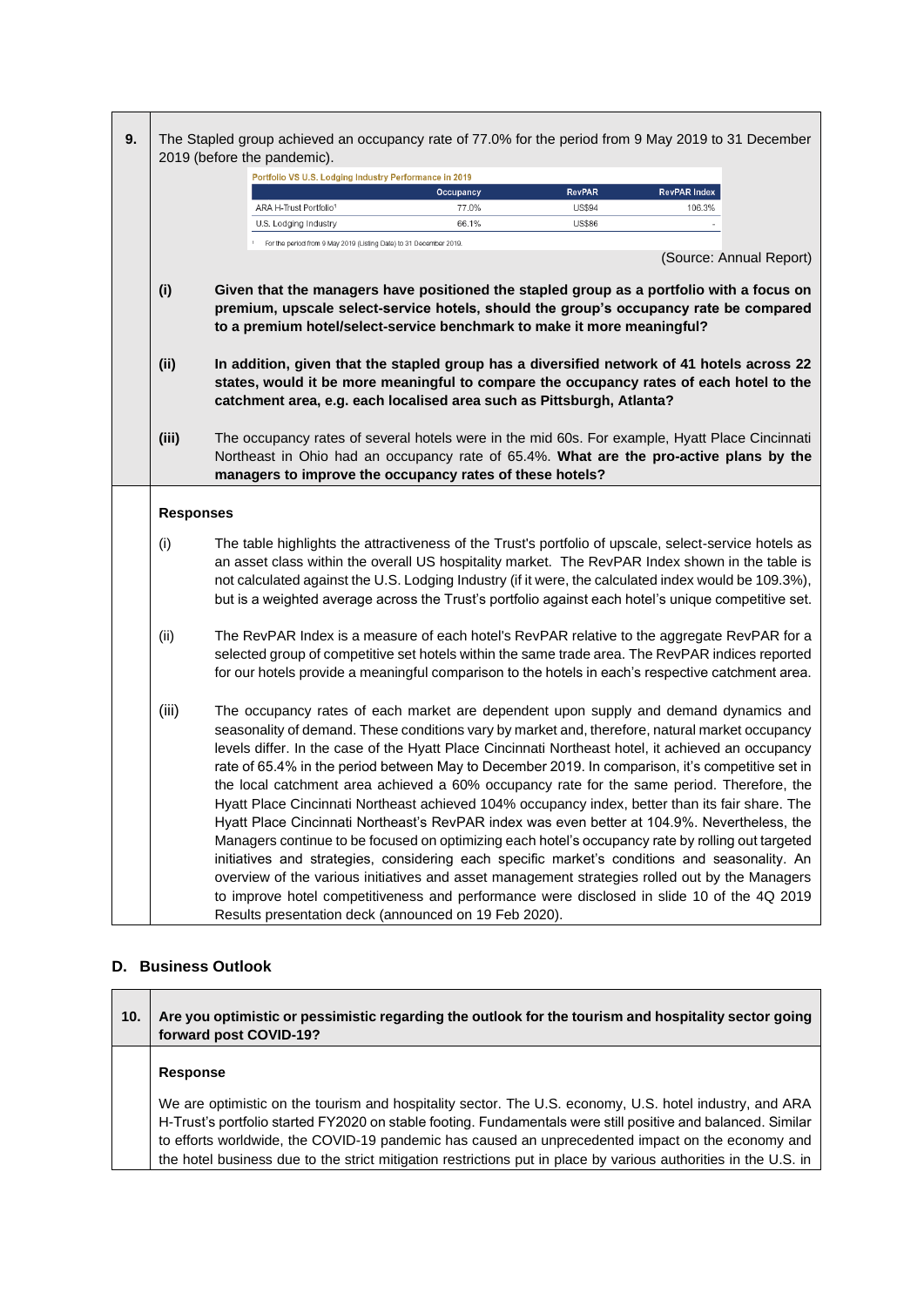order to flatten the curve of positive cases. In essence, the economy was put into a self-induced coma in order to slow the spread of the virus.

Granted that this current dislocation has been unprecedented in its magnitude and scope; however, we are seeing signs of recovery as restrictions are being lifted. For example, the US Bureau of Labor Statistics reported employment increased by 2.5 million in May vs. an economic consensus forecast of decreasing by 7.5 million, a 10 million variance! Retail sales increased by 17.7% in the month of May, following a decline of 14.7% in April, as stores and restaurants have started to reopen. For hotels, following the nadir in mid-April, week-over-week demand has gradually increased. Weekend occupancies at our hotels are further increasing as evidence of pent-up demand following 3 months of lockdown.

We remain confident that as travel gradually resumes, guests will favor value-priced, transient guestoriented, compact hotels located in drive-to markets such as our portfolio. Leisure transient travel has been the first segment to show initial signs of recovery as people start venturing out to visit sites and family following a 3-month period of stay at home restrictions. We anticipate business transient demand to return progressively late summer/fall, adding an important demand segment. Group demand is expected to lag the most due to social-distancing measures. In the near term, the velocity of recovery is difficult to determine as it is dependent upon numerous factors. However, in the long term, the desire and necessity of travel will support a recovery of the hospitality sector in the U.S.

### **11. The Trust has been marketing itself as pure play US hospitality trust, but the hospitality industry is going to take years to recover. How can the management ensure that the trust will still be viable in future?**

#### **Response**

The U.S. hospitality industry is comprised of multiple segments and types of hotels. Similar to what we witnessed following the terrorism events of 9/11 in 2001, fly-to, gateway markets will take longer to recover. Our portfolio is situated in smaller, regional economic centers that are drive-to locations. Our hotels are oriented towards the domestic traveler—corporate road warriors during the week and leisure travelers on weekends. Consistent with our thesis that select-service hotels are more resilient than full-service hotels, we are experiencing the benefits of the early green shoots of travel rebound across our portfolio.

The Managers believe in the long-term viability of the US hospitality market and expect domestic hotel demand from leisure travelers to return gradually with the easing of the restrictions in many of the states in the U.S. The Managers remain confident in the strength of our platform and structure of our business model and will continue to adopt a proactive approach in asset management whilst maintaining a prudent capital structure to ensure long term growth in NAV and deliver stable and growing distributions.

#### **12. Do recent changes to ARA Asset Management affect ARA US hospitality trust in terms of direction and strategy?**

#### **Response**

There are no changes to the overall direction and strategy of ARA H-Trust with the recent change in ownership of ARA Asset Management ("ARA Group") and the ARA Group continues to remain committed as the Sponsor and Managers. The Managers will continue to focus on delivering sustainable and stable returns to Stapled Securityholders through distributions and long-term capital appreciation.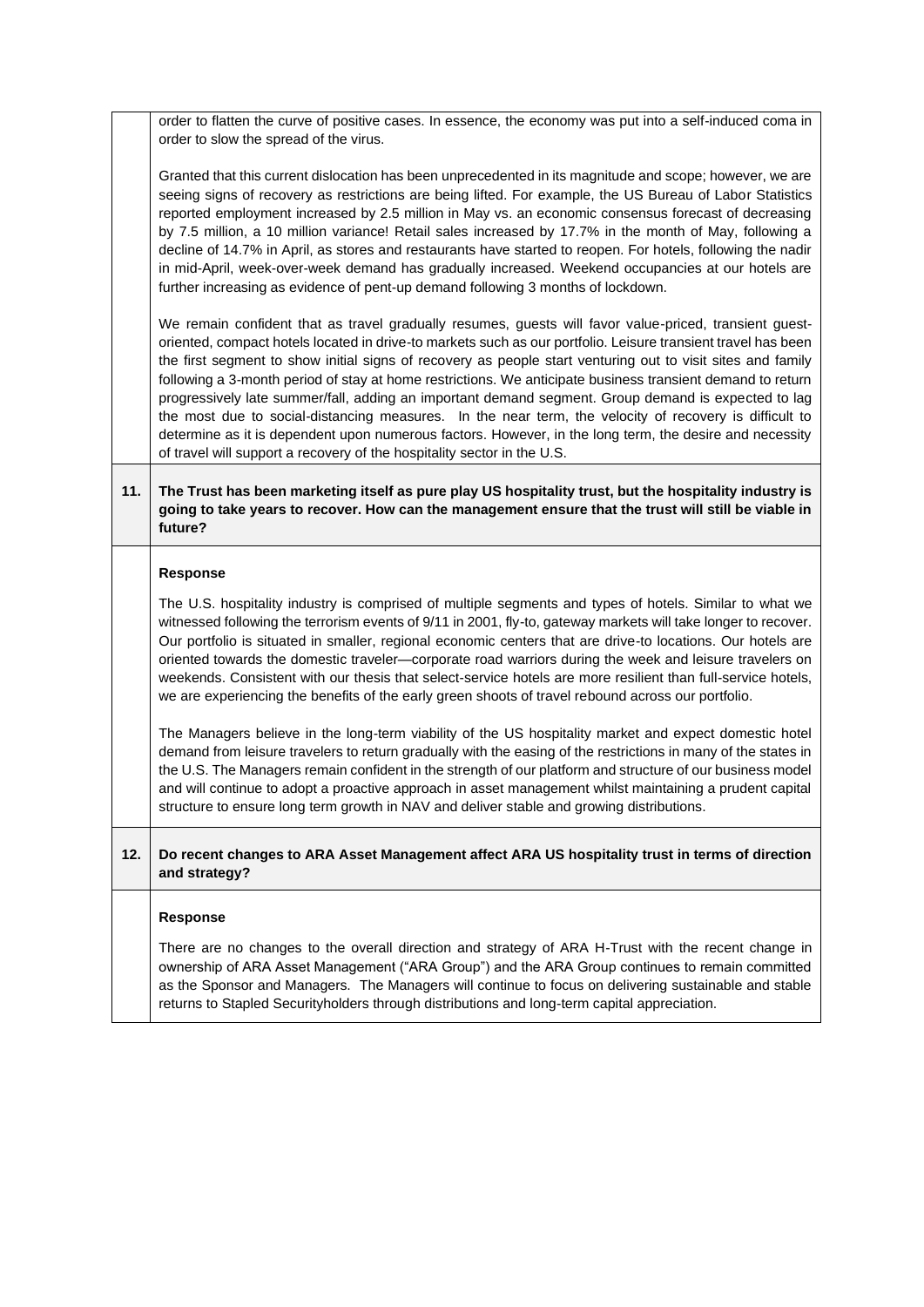#### **About ARA US Hospitality Trust**

Listed on the Singapore Exchange on 9 May 2019, ARA US Hospitality Trust is a hospitality stapled group comprising ARA US Hospitality Property Trust ("**ARA H-REIT**") and ARA US Hospitality Management Trust ("**ARA H-BT**"). ARA US Hospitality Trust invests in income-producing real estate assets used primarily for hospitality purposes located in the United States. ARA US Hospitality Trust's portfolio currently comprises 41 select-service hotels with a total of 5,340 rooms across 22 states in the United States.

ARA US Hospitality Trust is managed by ARA Trust Management (USH) Pte. Ltd. and ARA Business Trust Management (USH) Pte. Ltd., (collectively known as the "**Managers**"). The Managers are indirect wholly-owned subsidiaries of ARA Asset Management Limited.

For more information, please visit [www.araushotels.com.](http://www.araushotels.com/)

#### **About the Sponsor**

The Sponsor, ARA Real Estate Investors 23 Pte. Ltd., is an indirect wholly-owned subsidiary of ARA Asset Management Limited.

ARA Asset Management Limited (ARA or the Group) is a leading APAC real assets fund manager with a global reach. With S\$88 billion<sup>1</sup> in gross assets under management as at 31 December 2019, ARA manages listed and unlisted real estate investment trusts (REITs), private real estate credit and equity funds, and infrastructure funds in 28 countries. As part of its investor-operator philosophy, ARA also operates a real estate management services division with local teams to manage its assets worldwide.

ARA's multi-platform, multi-product global fund management strategy, combined with its dedicated teams with in-depth local knowledge and expertise, enables the Group to offer enduring value to investors. Built on a foundation of strong corporate governance and business integrity, ARA counts some of the world's largest pension funds, sovereign wealth funds, financial institutions, endowments and family offices as its investors.

For more information, please visit [www.ara-group.com.](http://www.ara-group.com/)

<sup>1</sup> Includes assets under management by ARA Asset Management Limited and the Group of companies ("ARA Group") and its Associates as at 31 December 2019